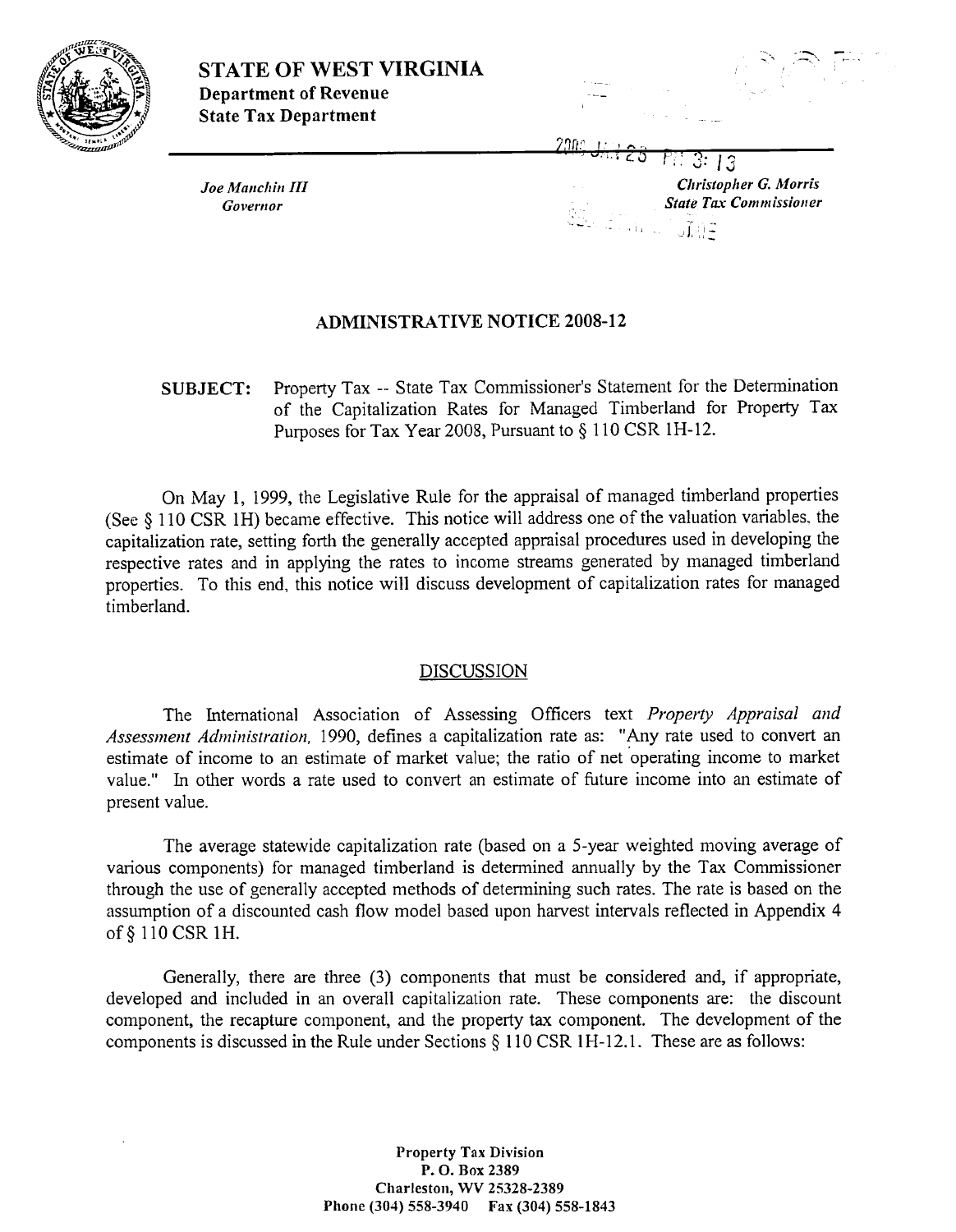## DISCOUNT COMPONENT

The summation technique is used to develop a discount component of the capitalization rate. The five sub-components of the discount component are:

Safe Rate. -- The safe rate reflects a rate of return that an investor could expect on an investment of minimal risk. This rate is developed through weighted averages of interest rates offered on fiveyear United States Treasury Bills for the five years immediately preceding the appraisal date.

Nonliquidity. - The nonliquidity rate is developed through an annual review to determine a reasonable estimate of time that timberland, when exposed for sale, remains on the market before being sold. The time thus determined is used to identify United States Treasury Bills with similar time differentials in excess of thirteen-week Treasury Bills. The interest differential between these securities is used to represent the nonliquidity rate. For example, if it is determined that a tract of timberland remains on the market for an average of nine months (39 weeks) before being sold, the nonliquidity rate is derived by subtracting the rate on 13-week Treasury Bills from the rate on oneyear Treasury Bills. This review considers the weighted average of these differences for a five-year period immediately preceding the appraisal date.

**Risk Rate.** -- The relative degree of risk of an investment in timberland is developed through an annual review of thirty-year United States Treasury Bills less five-year United States Treasury Bills. The review considers the weighted averages of debt and equity components of these differences for a five-year period immediately preceding the appraisal date.

Management Rate. -- The management rate represents the cost of managing the investment, not the cost of managing the timberland. Historically, the management rate has been one-half of one percent (0.5%); therefore, this rate is considered the industry standard for current applications.

Inflation Rate (negative).  $-$  Nominal interest rates, including the "safe rate" mentioned above, are higher than real rates by an amount representing expectation of fiture inflation. Therefore, the capitalization rate must be a real rate, net of expectation of inflation. The inflation rate is established through a weighted average analysis of the most recent five calendar year's urban consumer price index as determined by the United States Department of Labor. Bureau of Labor Statistics.

In determining the discount component of the capitalization rate, the Tax Commissioner determines the sum of the safe rate, the nonliquidity rate, the risk rate, and the management rate, and deducts from this sum the inflation rate.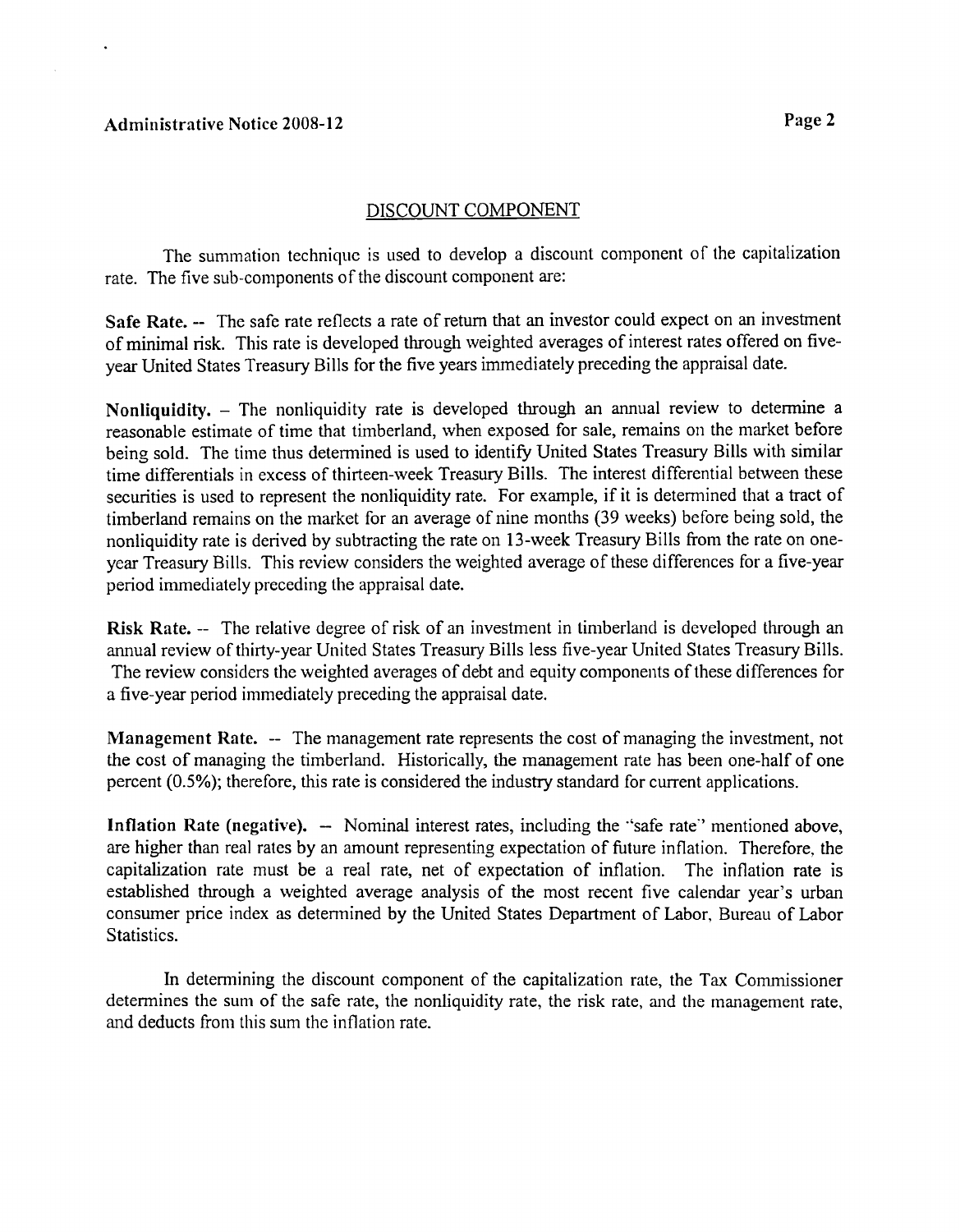#### RECAPTURE COMPONENT

The discount component previously discussed provides an investor with a rate of retum-oninvestment (interest). The second capitalization rate component, recapture, provides the investor with a return-of-investment principal (i.e.: provides an estimate of return necessary for the investor to recover the principal invested). Once a capitalization rate has been developed, the income series is discounted to present worth through selection of a multiplier(s). The multiplier has a built in factor for recapture thus removing the need to separately accommodate for recapture in the capitalization rate.

### PROPERTY TAX COMPONENT

The final component, property taxes, is derived for Class II, Class III, and Class IV properties by multiplying the assessment rate by the statewide average of tax rates on such classes of property.

#### APPLICATION

The rates as developed above (and shown on attachments) are applied against the difference between future values of the harvest (at determined harvest intervals) less the future value of the management costs less a property tax adjustment for each class of property.

For more information concerning the development of capitalization rates for managed timberland properties see § 110 CSR 1H or contact the State Tax Department at (304) 558-3940.

Issued: */-2%-0* 3

Christopher G. Morris

State Tax Commissioner West Virginia State Tax Department

State Tax Department Property **Tax** Division P. 0. Box 2389 Charleston, WV 25328-2389

Operator on Duty 8:30 am - **5:00** pm Monday through Friday Phone: (304) 558-3940 FAX: (304)558-1843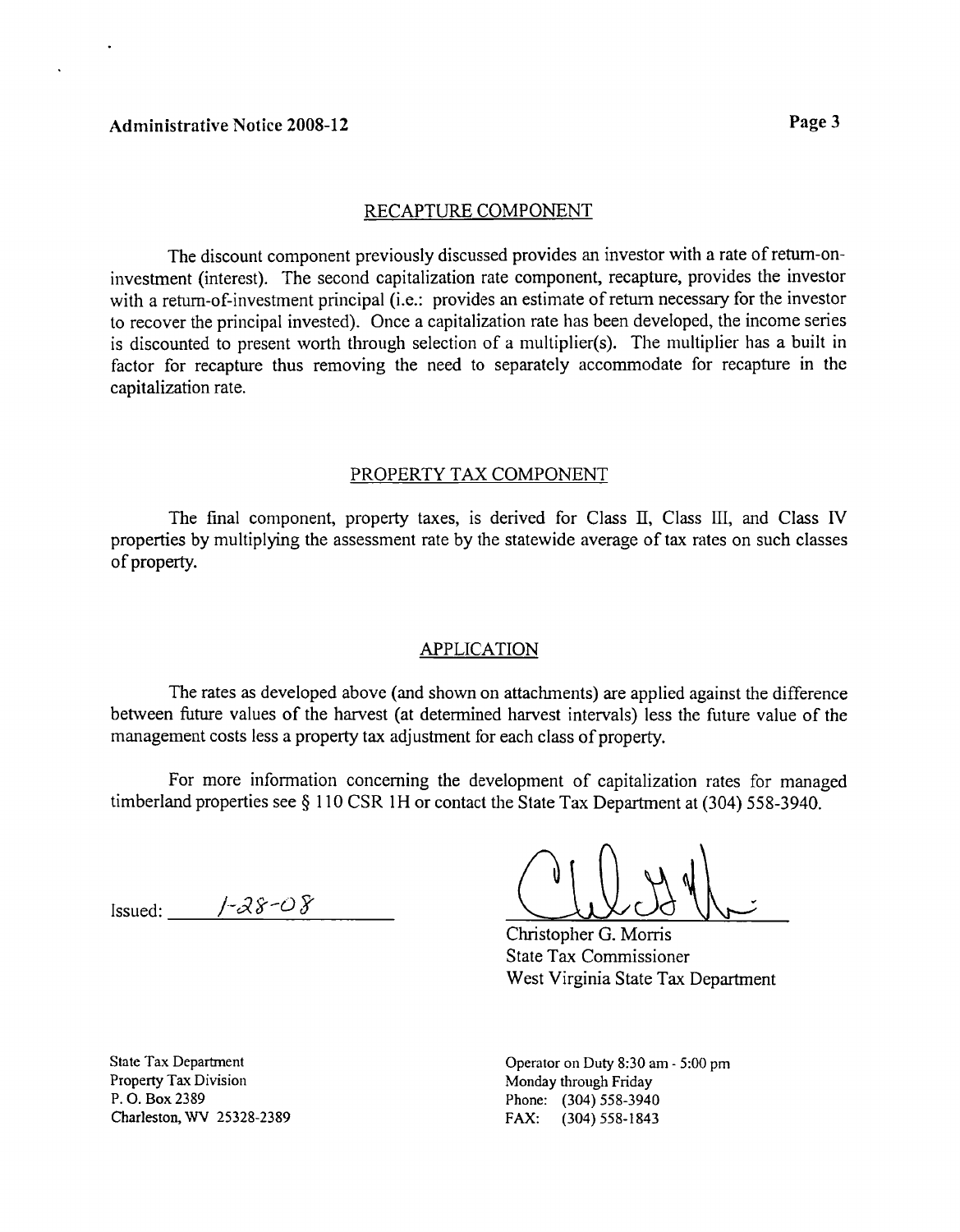| <b>W/A %</b><br>W/A Rate<br>Year<br>Rate<br>2006<br>4.7450<br>33.33%<br>1.5817<br>2005<br>4.0458<br>26.67%<br>1.0789<br>2004<br>3.4290<br>20.00%<br>0.6858<br>0.3958<br>2003<br>2.9683<br>13.33%<br>6.67%<br>3.996<br>2002<br>3.8150<br>0.2543<br>%<br><b>Nonliquidity Rate</b><br>(12 Month T-Bills vs. 3 Month T-Bills)<br>Rate<br>W/A $%$<br>W/A Rate<br>Year<br>0.0845<br>33.33%<br>2006<br>0.0282<br>2005<br>26.67%<br>0.4050<br>0.1080<br>2004<br>0.4920<br>20.00%<br>0.0984<br>2003<br>0.2142<br>13.33%<br>0.0286<br>2002<br>0.3690<br>6.67%<br>0.0246<br>0.288<br>℅<br>Risk Rate (30 yr T-bills vs 5 yr T-bills)*<br>Year<br>Rate<br>W/A $%$<br>W/A Rate<br>2006<br>33.33%<br>0.6070<br>0.2023<br>2005<br>0.6000<br>26.67%<br>0.1600<br>2004<br>1.6180<br>20.00%<br>0.3236<br>2003<br>1.9892<br>13.33%<br>0.2652<br>2002<br>1.5666<br>6.67%<br>0.1044<br>1.056<br>%<br><b>Management Factor</b><br>0.500<br>%<br><b>Property Tax Component</b><br>(60% of Class II Rate)<br>Year<br>Rate<br><b>W/A %</b><br>W/A Rate<br>2006<br>0.726<br>33.33%<br>0.2420<br>2005<br>0.738<br>26.67%<br>0.1968<br>2004<br>0.744<br>20.00%<br>0.1488<br>2003<br>0.744<br>13.33%<br>0.0992<br>2002<br>0.744<br>6.67%<br>0.0496<br>0.736%<br>(Bureau of Labor Statistics)<br>Year<br>Rate<br><b>W/A</b> %<br>W/A Rate<br>2006<br>2.500<br>33.33%<br>0.8333<br>2005<br>3.400<br>26.67%<br>0.9067<br>2004<br>3.300<br>20.00%<br>0.6600<br>2003<br>1.900<br>13.33%<br>0.2533<br>2002<br>2.400<br>6.67%<br>0.1600<br>(2.813) %<br>TOTAL REQUIRED RATE OF RETURN (REAL)<br>3.763 %<br>LESS: PROPERTY TAX COMPONENT<br>(0.736) |                        | Safe Rate of Return (5 Year T-Bill Rate) |  |  |
|---------------------------------------------------------------------------------------------------------------------------------------------------------------------------------------------------------------------------------------------------------------------------------------------------------------------------------------------------------------------------------------------------------------------------------------------------------------------------------------------------------------------------------------------------------------------------------------------------------------------------------------------------------------------------------------------------------------------------------------------------------------------------------------------------------------------------------------------------------------------------------------------------------------------------------------------------------------------------------------------------------------------------------------------------------------------------------------------------------------------------------------------------------------------------------------------------------------------------------------------------------------------------------------------------------------------------------------------------------------------------------------------------------------------------------------------------------------------------------------------------------------------------------------------------------------------------------------------------------------|------------------------|------------------------------------------|--|--|
|                                                                                                                                                                                                                                                                                                                                                                                                                                                                                                                                                                                                                                                                                                                                                                                                                                                                                                                                                                                                                                                                                                                                                                                                                                                                                                                                                                                                                                                                                                                                                                                                               |                        |                                          |  |  |
|                                                                                                                                                                                                                                                                                                                                                                                                                                                                                                                                                                                                                                                                                                                                                                                                                                                                                                                                                                                                                                                                                                                                                                                                                                                                                                                                                                                                                                                                                                                                                                                                               |                        |                                          |  |  |
|                                                                                                                                                                                                                                                                                                                                                                                                                                                                                                                                                                                                                                                                                                                                                                                                                                                                                                                                                                                                                                                                                                                                                                                                                                                                                                                                                                                                                                                                                                                                                                                                               |                        |                                          |  |  |
|                                                                                                                                                                                                                                                                                                                                                                                                                                                                                                                                                                                                                                                                                                                                                                                                                                                                                                                                                                                                                                                                                                                                                                                                                                                                                                                                                                                                                                                                                                                                                                                                               |                        |                                          |  |  |
|                                                                                                                                                                                                                                                                                                                                                                                                                                                                                                                                                                                                                                                                                                                                                                                                                                                                                                                                                                                                                                                                                                                                                                                                                                                                                                                                                                                                                                                                                                                                                                                                               |                        |                                          |  |  |
|                                                                                                                                                                                                                                                                                                                                                                                                                                                                                                                                                                                                                                                                                                                                                                                                                                                                                                                                                                                                                                                                                                                                                                                                                                                                                                                                                                                                                                                                                                                                                                                                               |                        |                                          |  |  |
|                                                                                                                                                                                                                                                                                                                                                                                                                                                                                                                                                                                                                                                                                                                                                                                                                                                                                                                                                                                                                                                                                                                                                                                                                                                                                                                                                                                                                                                                                                                                                                                                               |                        |                                          |  |  |
|                                                                                                                                                                                                                                                                                                                                                                                                                                                                                                                                                                                                                                                                                                                                                                                                                                                                                                                                                                                                                                                                                                                                                                                                                                                                                                                                                                                                                                                                                                                                                                                                               |                        |                                          |  |  |
|                                                                                                                                                                                                                                                                                                                                                                                                                                                                                                                                                                                                                                                                                                                                                                                                                                                                                                                                                                                                                                                                                                                                                                                                                                                                                                                                                                                                                                                                                                                                                                                                               |                        |                                          |  |  |
|                                                                                                                                                                                                                                                                                                                                                                                                                                                                                                                                                                                                                                                                                                                                                                                                                                                                                                                                                                                                                                                                                                                                                                                                                                                                                                                                                                                                                                                                                                                                                                                                               |                        |                                          |  |  |
|                                                                                                                                                                                                                                                                                                                                                                                                                                                                                                                                                                                                                                                                                                                                                                                                                                                                                                                                                                                                                                                                                                                                                                                                                                                                                                                                                                                                                                                                                                                                                                                                               |                        |                                          |  |  |
|                                                                                                                                                                                                                                                                                                                                                                                                                                                                                                                                                                                                                                                                                                                                                                                                                                                                                                                                                                                                                                                                                                                                                                                                                                                                                                                                                                                                                                                                                                                                                                                                               |                        |                                          |  |  |
|                                                                                                                                                                                                                                                                                                                                                                                                                                                                                                                                                                                                                                                                                                                                                                                                                                                                                                                                                                                                                                                                                                                                                                                                                                                                                                                                                                                                                                                                                                                                                                                                               |                        |                                          |  |  |
|                                                                                                                                                                                                                                                                                                                                                                                                                                                                                                                                                                                                                                                                                                                                                                                                                                                                                                                                                                                                                                                                                                                                                                                                                                                                                                                                                                                                                                                                                                                                                                                                               |                        |                                          |  |  |
|                                                                                                                                                                                                                                                                                                                                                                                                                                                                                                                                                                                                                                                                                                                                                                                                                                                                                                                                                                                                                                                                                                                                                                                                                                                                                                                                                                                                                                                                                                                                                                                                               |                        |                                          |  |  |
|                                                                                                                                                                                                                                                                                                                                                                                                                                                                                                                                                                                                                                                                                                                                                                                                                                                                                                                                                                                                                                                                                                                                                                                                                                                                                                                                                                                                                                                                                                                                                                                                               |                        |                                          |  |  |
|                                                                                                                                                                                                                                                                                                                                                                                                                                                                                                                                                                                                                                                                                                                                                                                                                                                                                                                                                                                                                                                                                                                                                                                                                                                                                                                                                                                                                                                                                                                                                                                                               |                        |                                          |  |  |
|                                                                                                                                                                                                                                                                                                                                                                                                                                                                                                                                                                                                                                                                                                                                                                                                                                                                                                                                                                                                                                                                                                                                                                                                                                                                                                                                                                                                                                                                                                                                                                                                               |                        |                                          |  |  |
|                                                                                                                                                                                                                                                                                                                                                                                                                                                                                                                                                                                                                                                                                                                                                                                                                                                                                                                                                                                                                                                                                                                                                                                                                                                                                                                                                                                                                                                                                                                                                                                                               |                        |                                          |  |  |
|                                                                                                                                                                                                                                                                                                                                                                                                                                                                                                                                                                                                                                                                                                                                                                                                                                                                                                                                                                                                                                                                                                                                                                                                                                                                                                                                                                                                                                                                                                                                                                                                               |                        |                                          |  |  |
|                                                                                                                                                                                                                                                                                                                                                                                                                                                                                                                                                                                                                                                                                                                                                                                                                                                                                                                                                                                                                                                                                                                                                                                                                                                                                                                                                                                                                                                                                                                                                                                                               |                        |                                          |  |  |
|                                                                                                                                                                                                                                                                                                                                                                                                                                                                                                                                                                                                                                                                                                                                                                                                                                                                                                                                                                                                                                                                                                                                                                                                                                                                                                                                                                                                                                                                                                                                                                                                               |                        |                                          |  |  |
|                                                                                                                                                                                                                                                                                                                                                                                                                                                                                                                                                                                                                                                                                                                                                                                                                                                                                                                                                                                                                                                                                                                                                                                                                                                                                                                                                                                                                                                                                                                                                                                                               |                        |                                          |  |  |
|                                                                                                                                                                                                                                                                                                                                                                                                                                                                                                                                                                                                                                                                                                                                                                                                                                                                                                                                                                                                                                                                                                                                                                                                                                                                                                                                                                                                                                                                                                                                                                                                               |                        |                                          |  |  |
|                                                                                                                                                                                                                                                                                                                                                                                                                                                                                                                                                                                                                                                                                                                                                                                                                                                                                                                                                                                                                                                                                                                                                                                                                                                                                                                                                                                                                                                                                                                                                                                                               |                        |                                          |  |  |
|                                                                                                                                                                                                                                                                                                                                                                                                                                                                                                                                                                                                                                                                                                                                                                                                                                                                                                                                                                                                                                                                                                                                                                                                                                                                                                                                                                                                                                                                                                                                                                                                               |                        |                                          |  |  |
|                                                                                                                                                                                                                                                                                                                                                                                                                                                                                                                                                                                                                                                                                                                                                                                                                                                                                                                                                                                                                                                                                                                                                                                                                                                                                                                                                                                                                                                                                                                                                                                                               |                        |                                          |  |  |
|                                                                                                                                                                                                                                                                                                                                                                                                                                                                                                                                                                                                                                                                                                                                                                                                                                                                                                                                                                                                                                                                                                                                                                                                                                                                                                                                                                                                                                                                                                                                                                                                               |                        |                                          |  |  |
|                                                                                                                                                                                                                                                                                                                                                                                                                                                                                                                                                                                                                                                                                                                                                                                                                                                                                                                                                                                                                                                                                                                                                                                                                                                                                                                                                                                                                                                                                                                                                                                                               |                        |                                          |  |  |
|                                                                                                                                                                                                                                                                                                                                                                                                                                                                                                                                                                                                                                                                                                                                                                                                                                                                                                                                                                                                                                                                                                                                                                                                                                                                                                                                                                                                                                                                                                                                                                                                               |                        |                                          |  |  |
|                                                                                                                                                                                                                                                                                                                                                                                                                                                                                                                                                                                                                                                                                                                                                                                                                                                                                                                                                                                                                                                                                                                                                                                                                                                                                                                                                                                                                                                                                                                                                                                                               |                        |                                          |  |  |
|                                                                                                                                                                                                                                                                                                                                                                                                                                                                                                                                                                                                                                                                                                                                                                                                                                                                                                                                                                                                                                                                                                                                                                                                                                                                                                                                                                                                                                                                                                                                                                                                               |                        |                                          |  |  |
|                                                                                                                                                                                                                                                                                                                                                                                                                                                                                                                                                                                                                                                                                                                                                                                                                                                                                                                                                                                                                                                                                                                                                                                                                                                                                                                                                                                                                                                                                                                                                                                                               | <b>Inflation Rate:</b> |                                          |  |  |
|                                                                                                                                                                                                                                                                                                                                                                                                                                                                                                                                                                                                                                                                                                                                                                                                                                                                                                                                                                                                                                                                                                                                                                                                                                                                                                                                                                                                                                                                                                                                                                                                               |                        |                                          |  |  |
|                                                                                                                                                                                                                                                                                                                                                                                                                                                                                                                                                                                                                                                                                                                                                                                                                                                                                                                                                                                                                                                                                                                                                                                                                                                                                                                                                                                                                                                                                                                                                                                                               |                        |                                          |  |  |
|                                                                                                                                                                                                                                                                                                                                                                                                                                                                                                                                                                                                                                                                                                                                                                                                                                                                                                                                                                                                                                                                                                                                                                                                                                                                                                                                                                                                                                                                                                                                                                                                               |                        |                                          |  |  |
|                                                                                                                                                                                                                                                                                                                                                                                                                                                                                                                                                                                                                                                                                                                                                                                                                                                                                                                                                                                                                                                                                                                                                                                                                                                                                                                                                                                                                                                                                                                                                                                                               |                        |                                          |  |  |
|                                                                                                                                                                                                                                                                                                                                                                                                                                                                                                                                                                                                                                                                                                                                                                                                                                                                                                                                                                                                                                                                                                                                                                                                                                                                                                                                                                                                                                                                                                                                                                                                               |                        |                                          |  |  |
|                                                                                                                                                                                                                                                                                                                                                                                                                                                                                                                                                                                                                                                                                                                                                                                                                                                                                                                                                                                                                                                                                                                                                                                                                                                                                                                                                                                                                                                                                                                                                                                                               |                        |                                          |  |  |
|                                                                                                                                                                                                                                                                                                                                                                                                                                                                                                                                                                                                                                                                                                                                                                                                                                                                                                                                                                                                                                                                                                                                                                                                                                                                                                                                                                                                                                                                                                                                                                                                               |                        |                                          |  |  |
|                                                                                                                                                                                                                                                                                                                                                                                                                                                                                                                                                                                                                                                                                                                                                                                                                                                                                                                                                                                                                                                                                                                                                                                                                                                                                                                                                                                                                                                                                                                                                                                                               |                        |                                          |  |  |
|                                                                                                                                                                                                                                                                                                                                                                                                                                                                                                                                                                                                                                                                                                                                                                                                                                                                                                                                                                                                                                                                                                                                                                                                                                                                                                                                                                                                                                                                                                                                                                                                               |                        |                                          |  |  |

 $\ddot{\phantom{0}}$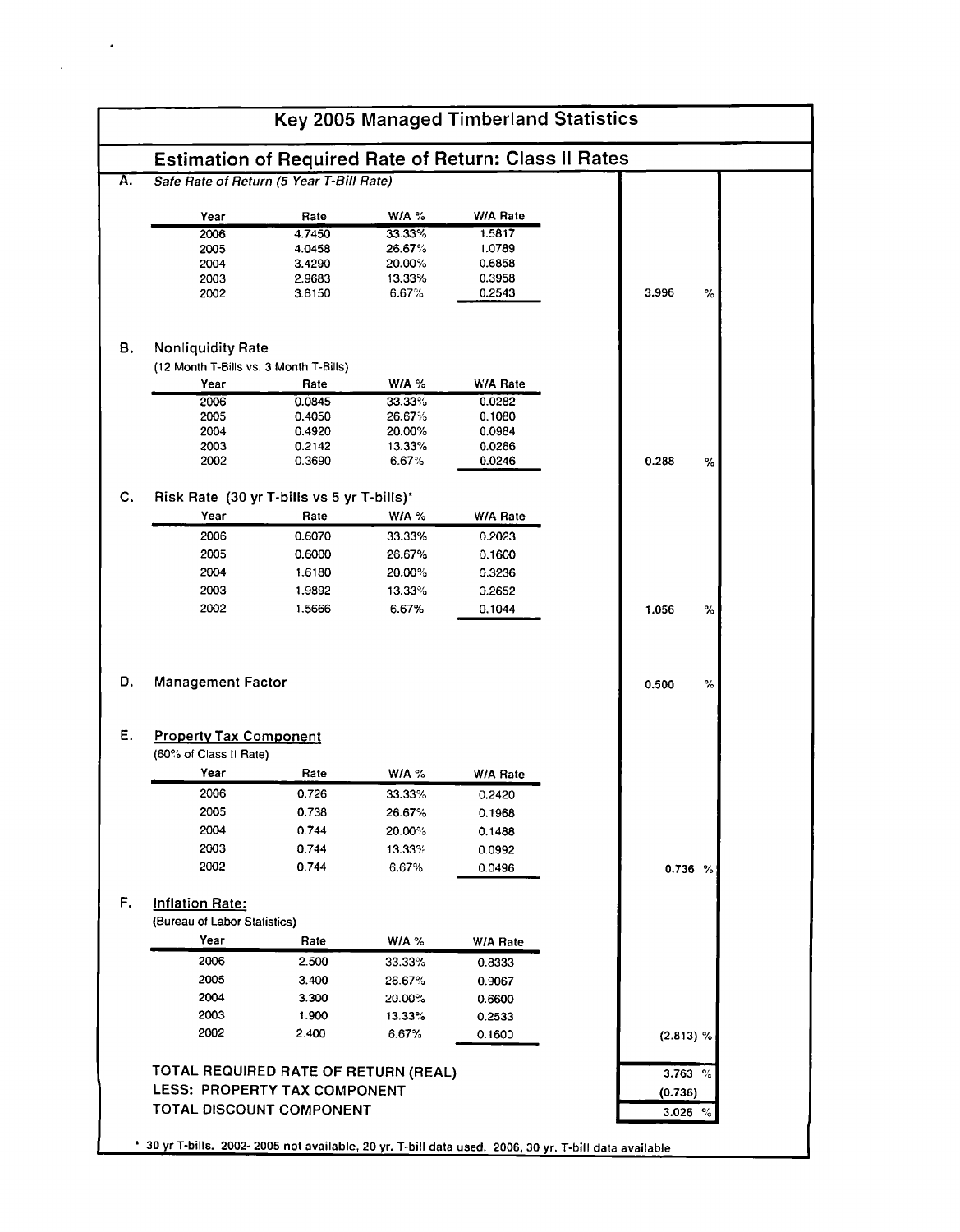# **2006 Stumpage Prices:**

 $\sim$ 

 $\mathcal{L}$ 

| Stumpage Price Adjustment Fac | Sawtimber<br>0.20% | Pulpwood<br>$-0.96%$ |               |              |              |
|-------------------------------|--------------------|----------------------|---------------|--------------|--------------|
|                               |                    | 1.0724               | 1.0941        | 1.1162       | 1.1733       |
| <b>SAWTIMBER</b>              | Current            | \$/MBF at age        | \$/MBF at age | S/MBF at age | S/MBF at age |
| Region                        | <b>S/MBF</b>       | 35                   | 45            | 55           | 80           |
| Region 1                      | 257.70             | 276.37               | 281.95        | 287.64       | 302.37       |
| Region 2                      | 221.10             | 237.12               | 241.90        | 246.78       | 259.42       |
| Region 3                      | 311.99             | 334.59               | 341.35        | 348.23       | 366.07       |
| Region 4                      | 258.72             | 277.46               | 283.06        | 288.78       | 303.57       |
| Region 5                      | 229.97             | 246.63               | 251.61        | 256.69       | 269.83       |
|                               |                    | 0.7135               | 0.6479        | 0.5883       | 0.4622       |
| PULPWOOD:                     |                    | S/cd at age          | S/cd at age   | S/cd at age  | \$/cd at age |
| Region                        | <b>S/Cord</b>      | 35                   | 45            | 55           | 80           |
| Region 1                      | 8.91               | 6.36                 | 5.77          | 5.24         | 4.12         |
| Region 2                      | 8.72               | 6.22                 | 5.65          | 5.13         | 4.03         |
| Region 3                      | 6.71               | 4.79                 | 4.35          | 3.95         | 3.10         |
| Region 4                      | 6.29               | 4.48                 | 4.07          | 3.70         | 2.91         |
| Region 5                      | 7.13               | 5.09                 | 4.62          | 4.19         | 3.30         |

## **2005 Management Costs:**

| Region         | S/acre(1) |
|----------------|-----------|
| 1              | 2.50      |
| $\overline{2}$ | 2.50      |
| з              | 2.50      |
| 4              | 2.50      |
| 5              | 2.50      |
| <b>State</b>   |           |

#### **Tax Rates:**

| Effective Federal Income Tax Rate                   |                    | $35.00\%$ |
|-----------------------------------------------------|--------------------|-----------|
| Effective WV State Income Tax Rate (6.5% ' (1-.35)) |                    | 4.23%     |
| Effective WV Severance Tax Rate                     | $(6.0\%$ $(1-.35)$ | 3.90%     |

#### **Yield (Volumes) (80 year rotation)**

| Timberland<br><b>Productivity Grades</b> | Site Index   | Yield - MBF |      | Yield - Cords |
|------------------------------------------|--------------|-------------|------|---------------|
| Grade I                                  | 75 or more   |             | 14.5 | 10.5          |
| Grade II                                 | 65-74        |             | 9.7  | 14.9          |
| Grade III                                | less than 65 |             | 4.5  | 18.5          |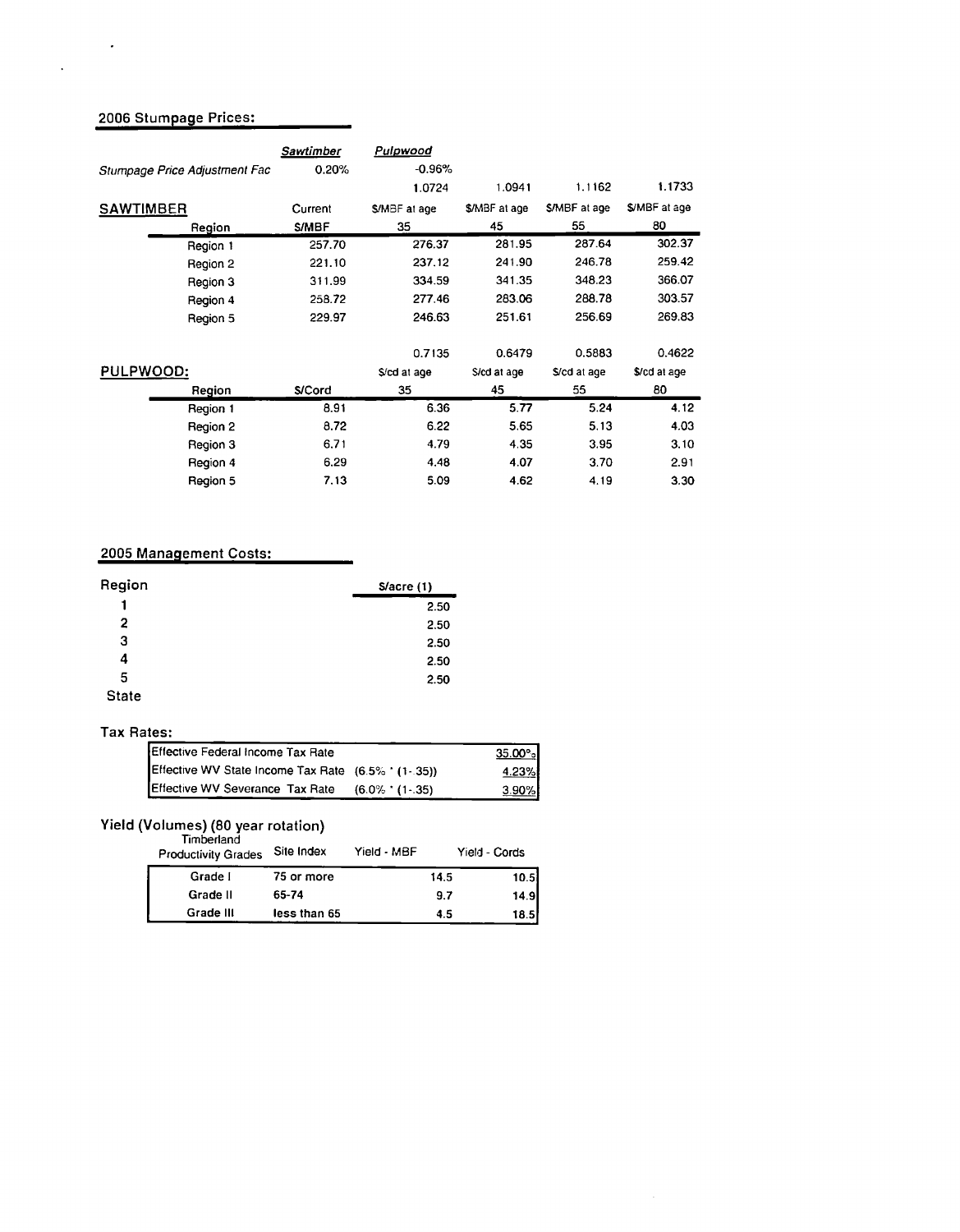|                               | <b>Estimation of Required Rate of Return: Class III Rates</b> |                  |                  |  |                                            |  |
|-------------------------------|---------------------------------------------------------------|------------------|------------------|--|--------------------------------------------|--|
|                               | Safe Rate of Return (5 Year T-Bill Rate)                      |                  |                  |  |                                            |  |
| Year                          | Rate                                                          | W/A $%$          | W/A Rate         |  |                                            |  |
| 2006                          | 4.7450                                                        | 33.33%           | 1.5817           |  |                                            |  |
| 2005                          | 4.0458                                                        | 26.67%           | 1.0789           |  |                                            |  |
| 2004                          | 3.4290                                                        | 20.00%           | 0.6858           |  |                                            |  |
| 2003                          | 2.9683                                                        | 13.33%           | 0.3958           |  |                                            |  |
| 2002                          | 3.8150                                                        | 6.67%            | 0.2543           |  | 3.996<br>%                                 |  |
| <b>Nonliquidity Rate</b>      |                                                               |                  |                  |  |                                            |  |
|                               | (12 Month T-Bills vs. 3 Month T-Bills)                        |                  |                  |  |                                            |  |
| Year                          | Rate                                                          | <b>W/A %</b>     | W/A Rate         |  |                                            |  |
| 2006<br>2005                  | 0.0845<br>0.4050                                              | 33.33%<br>26.67% | 0.0282<br>0.1080 |  |                                            |  |
| 2004                          | 0.4920                                                        | 20.00%           | 0.0984           |  |                                            |  |
| 2003                          | 0.2142                                                        | 13.33%           | 0.0286           |  |                                            |  |
| 2002                          | 0.3690                                                        | 6.67%            | 0.0246           |  | 0.288<br>℀                                 |  |
|                               | Risk Rate (30 yr T-bills vs 5 yr T-bills)'                    |                  |                  |  |                                            |  |
| Year                          | Rate                                                          | <b>W/A %</b>     | W/A Rate         |  |                                            |  |
| 2006                          | 0.6070                                                        | 33.33%           | 0.2023           |  |                                            |  |
| 2005                          | 0.6000                                                        | 26.67%           | 0.1600           |  |                                            |  |
| 2004                          | 1.6180                                                        | 20.00%           | 0.3236           |  |                                            |  |
| 2003                          | 1.9892                                                        | 13.33%           | 0.2652           |  |                                            |  |
| 2002                          | 1.5666                                                        | 6.67%            | 0.1044           |  | 1.056<br>$\gamma_{\scriptscriptstyle 1}$ i |  |
|                               |                                                               |                  |                  |  |                                            |  |
| <b>Management Factor</b>      |                                                               |                  |                  |  | 0.500<br>%                                 |  |
|                               |                                                               |                  |                  |  |                                            |  |
| <b>Property Tax Component</b> |                                                               |                  |                  |  |                                            |  |
| (60% of Class III Rate)       |                                                               |                  |                  |  |                                            |  |
| Year                          | Rate                                                          | W/A $%$          | W/A Rate         |  |                                            |  |
| 2006                          | 1.326                                                         | 33.33%           | 0.4420           |  |                                            |  |
| 2005                          | 1.344                                                         | 26.67%           | 0.3584           |  |                                            |  |
| 2004                          | 1.356                                                         | 20.00%           | 0.2712           |  |                                            |  |
| 2003                          | 1.350                                                         | 13.33%           | 0.1800           |  |                                            |  |
| 2002                          | 1.356                                                         | 6.67%            | 0.0904           |  | 1.342<br>%                                 |  |
| <b>Inflation Rate:</b>        |                                                               |                  |                  |  |                                            |  |
| (Bureau of Labor Statistics)  |                                                               |                  |                  |  |                                            |  |
| Year                          | Rate                                                          | <b>W/A %</b>     | W/A Rate         |  |                                            |  |
| 2006                          | 2.500                                                         | 33.33%           | 0.8333           |  |                                            |  |
| 2005                          | 3.400                                                         | 26.67%           | 0.9067           |  |                                            |  |
| 2004                          | 3.300                                                         | 20.00%           | 0.6600           |  |                                            |  |
| 2003                          | 1.900                                                         |                  |                  |  |                                            |  |
| 2002                          | 2.400                                                         | 13.33%<br>6.67%  | 0.2533<br>0.1600 |  | (2.813)<br>℀                               |  |
|                               |                                                               |                  |                  |  |                                            |  |
|                               | TOTAL REQUIRED RATE OF RETURN (REAL)                          |                  |                  |  | ℁<br>4.368                                 |  |
|                               | LESS: PROPERTY TAX COMPONENT<br>TOTAL DISCOUNT COMPONENT      |                  |                  |  | (1.342)<br>3.026<br>%                      |  |

 $\omega_{\rm{eff}}$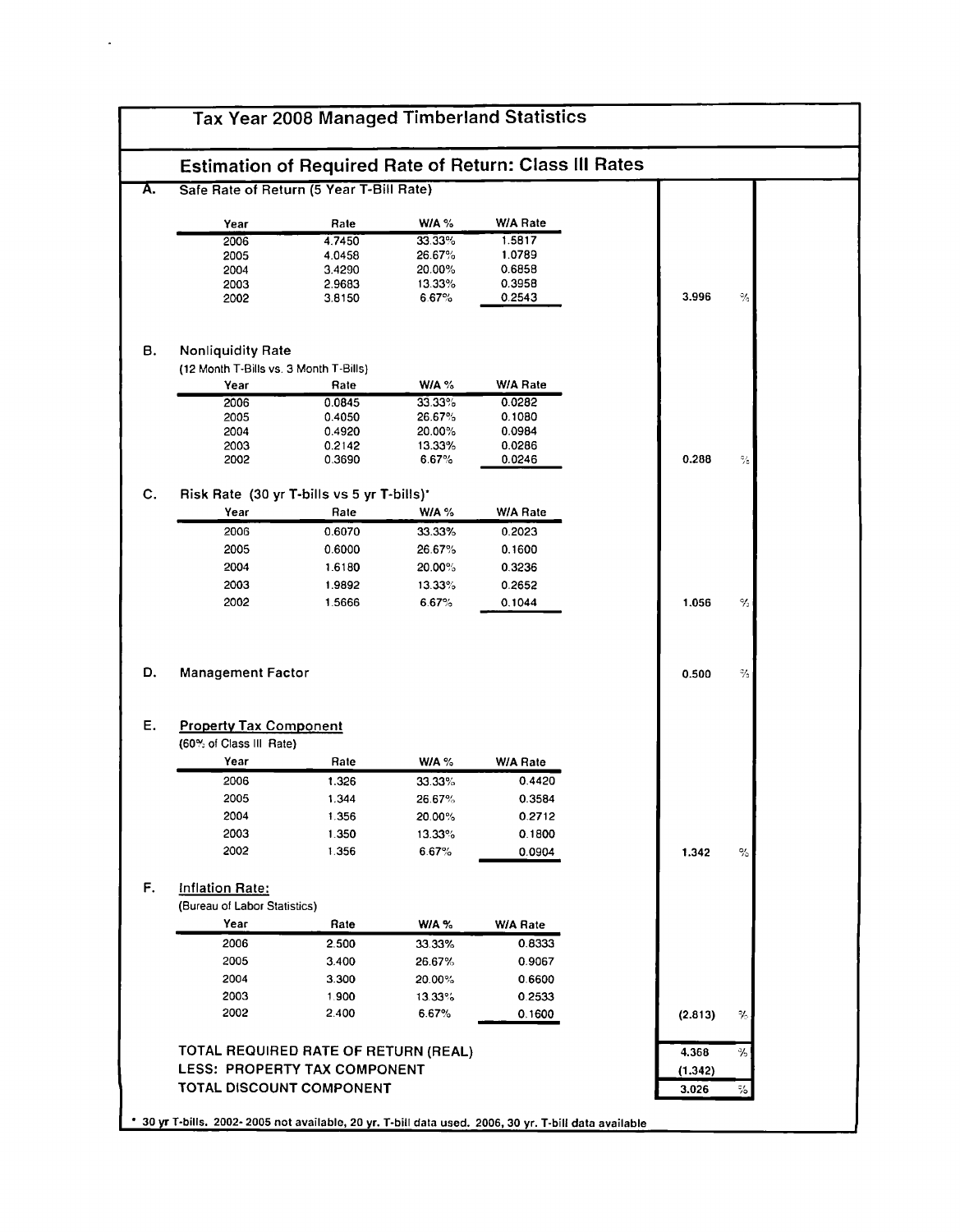|                                           | <b>Sawtimber</b> | Pulpwood         |               |              |              |  |
|-------------------------------------------|------------------|------------------|---------------|--------------|--------------|--|
| Stumpage Price Adjustment Fat             | 0.20%            | $-0.96%$         |               |              |              |  |
|                                           |                  | 1.0724           | 1.0941        | 1.1162       | 1.1733       |  |
| <b>SAWTIMBER</b>                          | Current          | S/MBF at age     | \$/MBF at age | S/MBF at age | S/MBF at age |  |
| Region                                    | S/MBF            | 35               | 45            | 55           | 80           |  |
| Region 1                                  | 257.70           | 276.37           | 281.95        | 287.64       | 302.37       |  |
| Region 2                                  | 221.10           | 237.12           | 241.90        | 246.78       | 259.42       |  |
| Region 3                                  | 311.99           | 334.59           | 341.35        | 348.23       | 366.07       |  |
| Region 4                                  | 258.72           | 277.46           | 283.06        | 288.78       | 303.57       |  |
| Region 5                                  | 229.97           | 246.63           | 251.61        | 256.69       | 269.83       |  |
|                                           |                  | 0.7135           | 0.6479        | 0.5883       | 0.4622       |  |
| PULPWOOD:                                 |                  | \$/cd at age     | S/cd at age   | \$/cd at age | \$/cd at age |  |
| Region                                    | \$/Cord          | 35               | 45            | 55           | 80           |  |
| Region 1                                  | 8.91             | 6.36             | 5.77          | 5.24         | 4.12         |  |
| Region 2                                  | 8.72             | 6.22             | 5.65          | 5.13         | 4.03         |  |
| Region 3                                  | 6.71             | 4.79             | 4.35          | 3.95         | 3.10         |  |
| Region 4                                  | 6.29             | 4.48             | 4.07          | 3.70         | 2.91         |  |
| Region 5                                  | 7.13             | 5.09             | 4.62          | 4.19         | 3.30         |  |
| <b>Management Costs:</b>                  |                  |                  |               |              |              |  |
| Region                                    |                  | S/acre(1)        |               |              |              |  |
| 1                                         |                  | 2.50             |               |              |              |  |
| $\mathbf 2$                               |                  | 2.50             |               |              |              |  |
| 3                                         |                  | 2.50             |               |              |              |  |
| 4                                         |                  | 2.50             |               |              |              |  |
| 5                                         |                  | 2.50             |               |              |              |  |
|                                           |                  |                  |               |              |              |  |
| <b>Tax Rates:</b>                         |                  |                  |               |              |              |  |
| <b>Effective Federal Income Tax Rate</b>  |                  |                  | 35 00°.       |              |              |  |
| <b>Effective WV State Income Tax Rate</b> |                  | $(9°s'(1-.35))$  | $585^\circ$   |              |              |  |
| Effective WV Severance Tax Rate           |                  | $(6.0\%*(1.35))$ | 3.90°         |              |              |  |
|                                           |                  |                  |               |              |              |  |
| Yield (Volumes) (80 year rotation)        |                  |                  |               |              |              |  |
| Timberland<br><b>Productivity Grades</b>  | Site Index       | Yield - MBF      | Yield - Cords |              |              |  |
| Grade I                                   | 75 or more       | 14.5<br>9.7      | 10.5<br>14.9  |              |              |  |

 $\label{eq:2} \frac{1}{\sqrt{2}}\sum_{i=1}^n\frac{1}{\sqrt{2}}\sum_{j=1}^n\frac{1}{j!}\sum_{j=1}^n\frac{1}{j!}\sum_{j=1}^n\frac{1}{j!}\sum_{j=1}^n\frac{1}{j!}\sum_{j=1}^n\frac{1}{j!}\sum_{j=1}^n\frac{1}{j!}\sum_{j=1}^n\frac{1}{j!}\sum_{j=1}^n\frac{1}{j!}\sum_{j=1}^n\frac{1}{j!}\sum_{j=1}^n\frac{1}{j!}\sum_{j=1}^n\frac{1}{j!}\sum_{j=1}^$ 

l,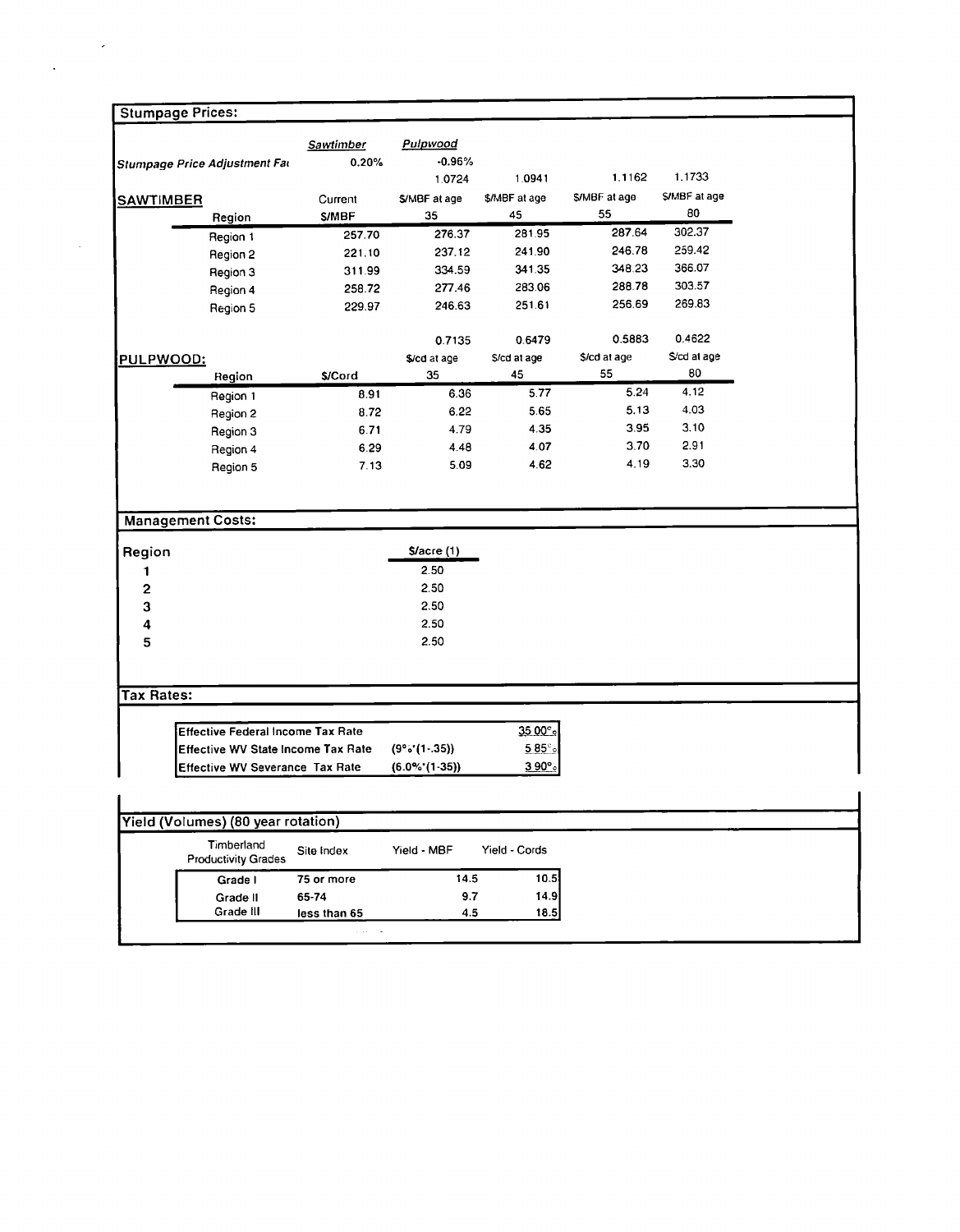| Safe Rate of Return (5 Year T-Bill Rate)<br>W/A %<br><b>W/A Rate</b><br>Year<br>Rate<br>2006<br>4.7450<br>33.33%<br>1.5817<br>2005<br>4.0458<br>26.67%<br>1.0789<br>2004<br>3.4290<br>20.00%<br>0.6858<br>2003<br>2.9683<br>13.33%<br>0.3958<br>2002<br>6.67%<br>3.8150<br>0.2543<br>3.996<br><b>Nonliquidity Rate</b><br>(12 Month T-Bills vs. 3 Month T-Bills)<br>Year<br>Rate<br>W/A %<br>W/A Rate<br>2006<br>33.33%<br>0.0845<br>0.0282<br>2005<br>0.4050<br>26.67%<br>0.1080<br>2004<br>0.4920<br>20.00%<br>0.0984<br>2003<br>0.2142<br>13.33%<br>0.0286<br>2002<br>0.3690<br>6.67%<br>0.0246<br>0.288<br>Risk Rate (30 yr T-bills vs 5 yr T-bills)*<br>Year<br>Rate<br>W/A %<br><b>W/A Rate</b><br>2006<br>0.6070<br>33.33%<br>0.2023<br>2005<br>0.6000<br>26.67%<br>0.1600<br>2004<br>1.6180<br>20.00%<br>0.3236<br>2003<br>1.9892<br>13.33%<br>0.2652<br>2002<br>1.5666<br>6.67%<br>0.1044<br>1,056<br>Y5<br><b>Management Factor</b><br>0.500<br><b>Property Tax Component</b><br>(60% of Class IV Rate)<br>Year<br>Rate<br>W/A %<br>W/A Rate<br>0.5980<br>2006<br>1.794<br>33.33%<br>2005<br>1.758<br>26.67%<br>0.4688<br>2004<br>20.00%<br>0.3540<br>1.770<br>2003<br>0.2360<br>1.770<br>13.33%<br>2002<br>1.770<br>6.67%<br>0.1180<br>1.775<br>(Bureau of Labor Statistics)<br>Year<br>Rate<br>$W/A$ %<br><b>W/A Rate</b><br>2006<br>0.8333<br>2.500<br>33.33%<br>2005<br>3.400<br>0.9067<br>26.67%<br>2004<br>3.300<br>20.00%<br>0.6600<br>2003<br>1.900<br>13.33%<br>0.2533<br>2002<br>2.400<br>6.67%<br>0.1600<br>(2.813)<br>TOTAL REQUIRED RATE OF RETURN (REAL)<br>4.801<br><b>LESS: PROPERTY TAX COMPONENT</b><br>(1.775)<br>TOTAL DISCOUNT COMPONENT |                 | <b>Estimation of Required Rate of Return: Class IV Rates</b> |  |  |      |
|-------------------------------------------------------------------------------------------------------------------------------------------------------------------------------------------------------------------------------------------------------------------------------------------------------------------------------------------------------------------------------------------------------------------------------------------------------------------------------------------------------------------------------------------------------------------------------------------------------------------------------------------------------------------------------------------------------------------------------------------------------------------------------------------------------------------------------------------------------------------------------------------------------------------------------------------------------------------------------------------------------------------------------------------------------------------------------------------------------------------------------------------------------------------------------------------------------------------------------------------------------------------------------------------------------------------------------------------------------------------------------------------------------------------------------------------------------------------------------------------------------------------------------------------------------------------------------------------------------------------------------------------------------------------------|-----------------|--------------------------------------------------------------|--|--|------|
|                                                                                                                                                                                                                                                                                                                                                                                                                                                                                                                                                                                                                                                                                                                                                                                                                                                                                                                                                                                                                                                                                                                                                                                                                                                                                                                                                                                                                                                                                                                                                                                                                                                                         |                 |                                                              |  |  |      |
|                                                                                                                                                                                                                                                                                                                                                                                                                                                                                                                                                                                                                                                                                                                                                                                                                                                                                                                                                                                                                                                                                                                                                                                                                                                                                                                                                                                                                                                                                                                                                                                                                                                                         |                 |                                                              |  |  |      |
|                                                                                                                                                                                                                                                                                                                                                                                                                                                                                                                                                                                                                                                                                                                                                                                                                                                                                                                                                                                                                                                                                                                                                                                                                                                                                                                                                                                                                                                                                                                                                                                                                                                                         |                 |                                                              |  |  |      |
|                                                                                                                                                                                                                                                                                                                                                                                                                                                                                                                                                                                                                                                                                                                                                                                                                                                                                                                                                                                                                                                                                                                                                                                                                                                                                                                                                                                                                                                                                                                                                                                                                                                                         |                 |                                                              |  |  |      |
|                                                                                                                                                                                                                                                                                                                                                                                                                                                                                                                                                                                                                                                                                                                                                                                                                                                                                                                                                                                                                                                                                                                                                                                                                                                                                                                                                                                                                                                                                                                                                                                                                                                                         |                 |                                                              |  |  |      |
|                                                                                                                                                                                                                                                                                                                                                                                                                                                                                                                                                                                                                                                                                                                                                                                                                                                                                                                                                                                                                                                                                                                                                                                                                                                                                                                                                                                                                                                                                                                                                                                                                                                                         |                 |                                                              |  |  |      |
|                                                                                                                                                                                                                                                                                                                                                                                                                                                                                                                                                                                                                                                                                                                                                                                                                                                                                                                                                                                                                                                                                                                                                                                                                                                                                                                                                                                                                                                                                                                                                                                                                                                                         |                 |                                                              |  |  | %    |
|                                                                                                                                                                                                                                                                                                                                                                                                                                                                                                                                                                                                                                                                                                                                                                                                                                                                                                                                                                                                                                                                                                                                                                                                                                                                                                                                                                                                                                                                                                                                                                                                                                                                         |                 |                                                              |  |  |      |
|                                                                                                                                                                                                                                                                                                                                                                                                                                                                                                                                                                                                                                                                                                                                                                                                                                                                                                                                                                                                                                                                                                                                                                                                                                                                                                                                                                                                                                                                                                                                                                                                                                                                         |                 |                                                              |  |  |      |
|                                                                                                                                                                                                                                                                                                                                                                                                                                                                                                                                                                                                                                                                                                                                                                                                                                                                                                                                                                                                                                                                                                                                                                                                                                                                                                                                                                                                                                                                                                                                                                                                                                                                         |                 |                                                              |  |  |      |
|                                                                                                                                                                                                                                                                                                                                                                                                                                                                                                                                                                                                                                                                                                                                                                                                                                                                                                                                                                                                                                                                                                                                                                                                                                                                                                                                                                                                                                                                                                                                                                                                                                                                         |                 |                                                              |  |  |      |
|                                                                                                                                                                                                                                                                                                                                                                                                                                                                                                                                                                                                                                                                                                                                                                                                                                                                                                                                                                                                                                                                                                                                                                                                                                                                                                                                                                                                                                                                                                                                                                                                                                                                         |                 |                                                              |  |  |      |
|                                                                                                                                                                                                                                                                                                                                                                                                                                                                                                                                                                                                                                                                                                                                                                                                                                                                                                                                                                                                                                                                                                                                                                                                                                                                                                                                                                                                                                                                                                                                                                                                                                                                         |                 |                                                              |  |  |      |
|                                                                                                                                                                                                                                                                                                                                                                                                                                                                                                                                                                                                                                                                                                                                                                                                                                                                                                                                                                                                                                                                                                                                                                                                                                                                                                                                                                                                                                                                                                                                                                                                                                                                         |                 |                                                              |  |  | $\%$ |
|                                                                                                                                                                                                                                                                                                                                                                                                                                                                                                                                                                                                                                                                                                                                                                                                                                                                                                                                                                                                                                                                                                                                                                                                                                                                                                                                                                                                                                                                                                                                                                                                                                                                         |                 |                                                              |  |  |      |
|                                                                                                                                                                                                                                                                                                                                                                                                                                                                                                                                                                                                                                                                                                                                                                                                                                                                                                                                                                                                                                                                                                                                                                                                                                                                                                                                                                                                                                                                                                                                                                                                                                                                         |                 |                                                              |  |  |      |
|                                                                                                                                                                                                                                                                                                                                                                                                                                                                                                                                                                                                                                                                                                                                                                                                                                                                                                                                                                                                                                                                                                                                                                                                                                                                                                                                                                                                                                                                                                                                                                                                                                                                         |                 |                                                              |  |  |      |
|                                                                                                                                                                                                                                                                                                                                                                                                                                                                                                                                                                                                                                                                                                                                                                                                                                                                                                                                                                                                                                                                                                                                                                                                                                                                                                                                                                                                                                                                                                                                                                                                                                                                         |                 |                                                              |  |  |      |
|                                                                                                                                                                                                                                                                                                                                                                                                                                                                                                                                                                                                                                                                                                                                                                                                                                                                                                                                                                                                                                                                                                                                                                                                                                                                                                                                                                                                                                                                                                                                                                                                                                                                         |                 |                                                              |  |  |      |
|                                                                                                                                                                                                                                                                                                                                                                                                                                                                                                                                                                                                                                                                                                                                                                                                                                                                                                                                                                                                                                                                                                                                                                                                                                                                                                                                                                                                                                                                                                                                                                                                                                                                         |                 |                                                              |  |  |      |
|                                                                                                                                                                                                                                                                                                                                                                                                                                                                                                                                                                                                                                                                                                                                                                                                                                                                                                                                                                                                                                                                                                                                                                                                                                                                                                                                                                                                                                                                                                                                                                                                                                                                         |                 |                                                              |  |  |      |
|                                                                                                                                                                                                                                                                                                                                                                                                                                                                                                                                                                                                                                                                                                                                                                                                                                                                                                                                                                                                                                                                                                                                                                                                                                                                                                                                                                                                                                                                                                                                                                                                                                                                         |                 |                                                              |  |  |      |
|                                                                                                                                                                                                                                                                                                                                                                                                                                                                                                                                                                                                                                                                                                                                                                                                                                                                                                                                                                                                                                                                                                                                                                                                                                                                                                                                                                                                                                                                                                                                                                                                                                                                         |                 |                                                              |  |  | $\%$ |
|                                                                                                                                                                                                                                                                                                                                                                                                                                                                                                                                                                                                                                                                                                                                                                                                                                                                                                                                                                                                                                                                                                                                                                                                                                                                                                                                                                                                                                                                                                                                                                                                                                                                         |                 |                                                              |  |  |      |
|                                                                                                                                                                                                                                                                                                                                                                                                                                                                                                                                                                                                                                                                                                                                                                                                                                                                                                                                                                                                                                                                                                                                                                                                                                                                                                                                                                                                                                                                                                                                                                                                                                                                         |                 |                                                              |  |  |      |
|                                                                                                                                                                                                                                                                                                                                                                                                                                                                                                                                                                                                                                                                                                                                                                                                                                                                                                                                                                                                                                                                                                                                                                                                                                                                                                                                                                                                                                                                                                                                                                                                                                                                         |                 |                                                              |  |  |      |
|                                                                                                                                                                                                                                                                                                                                                                                                                                                                                                                                                                                                                                                                                                                                                                                                                                                                                                                                                                                                                                                                                                                                                                                                                                                                                                                                                                                                                                                                                                                                                                                                                                                                         |                 |                                                              |  |  |      |
|                                                                                                                                                                                                                                                                                                                                                                                                                                                                                                                                                                                                                                                                                                                                                                                                                                                                                                                                                                                                                                                                                                                                                                                                                                                                                                                                                                                                                                                                                                                                                                                                                                                                         |                 |                                                              |  |  |      |
|                                                                                                                                                                                                                                                                                                                                                                                                                                                                                                                                                                                                                                                                                                                                                                                                                                                                                                                                                                                                                                                                                                                                                                                                                                                                                                                                                                                                                                                                                                                                                                                                                                                                         |                 |                                                              |  |  |      |
|                                                                                                                                                                                                                                                                                                                                                                                                                                                                                                                                                                                                                                                                                                                                                                                                                                                                                                                                                                                                                                                                                                                                                                                                                                                                                                                                                                                                                                                                                                                                                                                                                                                                         |                 |                                                              |  |  |      |
|                                                                                                                                                                                                                                                                                                                                                                                                                                                                                                                                                                                                                                                                                                                                                                                                                                                                                                                                                                                                                                                                                                                                                                                                                                                                                                                                                                                                                                                                                                                                                                                                                                                                         |                 |                                                              |  |  |      |
|                                                                                                                                                                                                                                                                                                                                                                                                                                                                                                                                                                                                                                                                                                                                                                                                                                                                                                                                                                                                                                                                                                                                                                                                                                                                                                                                                                                                                                                                                                                                                                                                                                                                         |                 |                                                              |  |  | %    |
|                                                                                                                                                                                                                                                                                                                                                                                                                                                                                                                                                                                                                                                                                                                                                                                                                                                                                                                                                                                                                                                                                                                                                                                                                                                                                                                                                                                                                                                                                                                                                                                                                                                                         | Inflation Rate: |                                                              |  |  |      |
|                                                                                                                                                                                                                                                                                                                                                                                                                                                                                                                                                                                                                                                                                                                                                                                                                                                                                                                                                                                                                                                                                                                                                                                                                                                                                                                                                                                                                                                                                                                                                                                                                                                                         |                 |                                                              |  |  |      |
|                                                                                                                                                                                                                                                                                                                                                                                                                                                                                                                                                                                                                                                                                                                                                                                                                                                                                                                                                                                                                                                                                                                                                                                                                                                                                                                                                                                                                                                                                                                                                                                                                                                                         |                 |                                                              |  |  |      |
|                                                                                                                                                                                                                                                                                                                                                                                                                                                                                                                                                                                                                                                                                                                                                                                                                                                                                                                                                                                                                                                                                                                                                                                                                                                                                                                                                                                                                                                                                                                                                                                                                                                                         |                 |                                                              |  |  |      |
|                                                                                                                                                                                                                                                                                                                                                                                                                                                                                                                                                                                                                                                                                                                                                                                                                                                                                                                                                                                                                                                                                                                                                                                                                                                                                                                                                                                                                                                                                                                                                                                                                                                                         |                 |                                                              |  |  |      |
|                                                                                                                                                                                                                                                                                                                                                                                                                                                                                                                                                                                                                                                                                                                                                                                                                                                                                                                                                                                                                                                                                                                                                                                                                                                                                                                                                                                                                                                                                                                                                                                                                                                                         |                 |                                                              |  |  |      |
|                                                                                                                                                                                                                                                                                                                                                                                                                                                                                                                                                                                                                                                                                                                                                                                                                                                                                                                                                                                                                                                                                                                                                                                                                                                                                                                                                                                                                                                                                                                                                                                                                                                                         |                 |                                                              |  |  |      |
|                                                                                                                                                                                                                                                                                                                                                                                                                                                                                                                                                                                                                                                                                                                                                                                                                                                                                                                                                                                                                                                                                                                                                                                                                                                                                                                                                                                                                                                                                                                                                                                                                                                                         |                 |                                                              |  |  | %    |
|                                                                                                                                                                                                                                                                                                                                                                                                                                                                                                                                                                                                                                                                                                                                                                                                                                                                                                                                                                                                                                                                                                                                                                                                                                                                                                                                                                                                                                                                                                                                                                                                                                                                         |                 |                                                              |  |  |      |
| 3.026<br>$\%$                                                                                                                                                                                                                                                                                                                                                                                                                                                                                                                                                                                                                                                                                                                                                                                                                                                                                                                                                                                                                                                                                                                                                                                                                                                                                                                                                                                                                                                                                                                                                                                                                                                           |                 |                                                              |  |  | %    |

 $\cdot$ 

 $\hat{\mathbf{v}}$